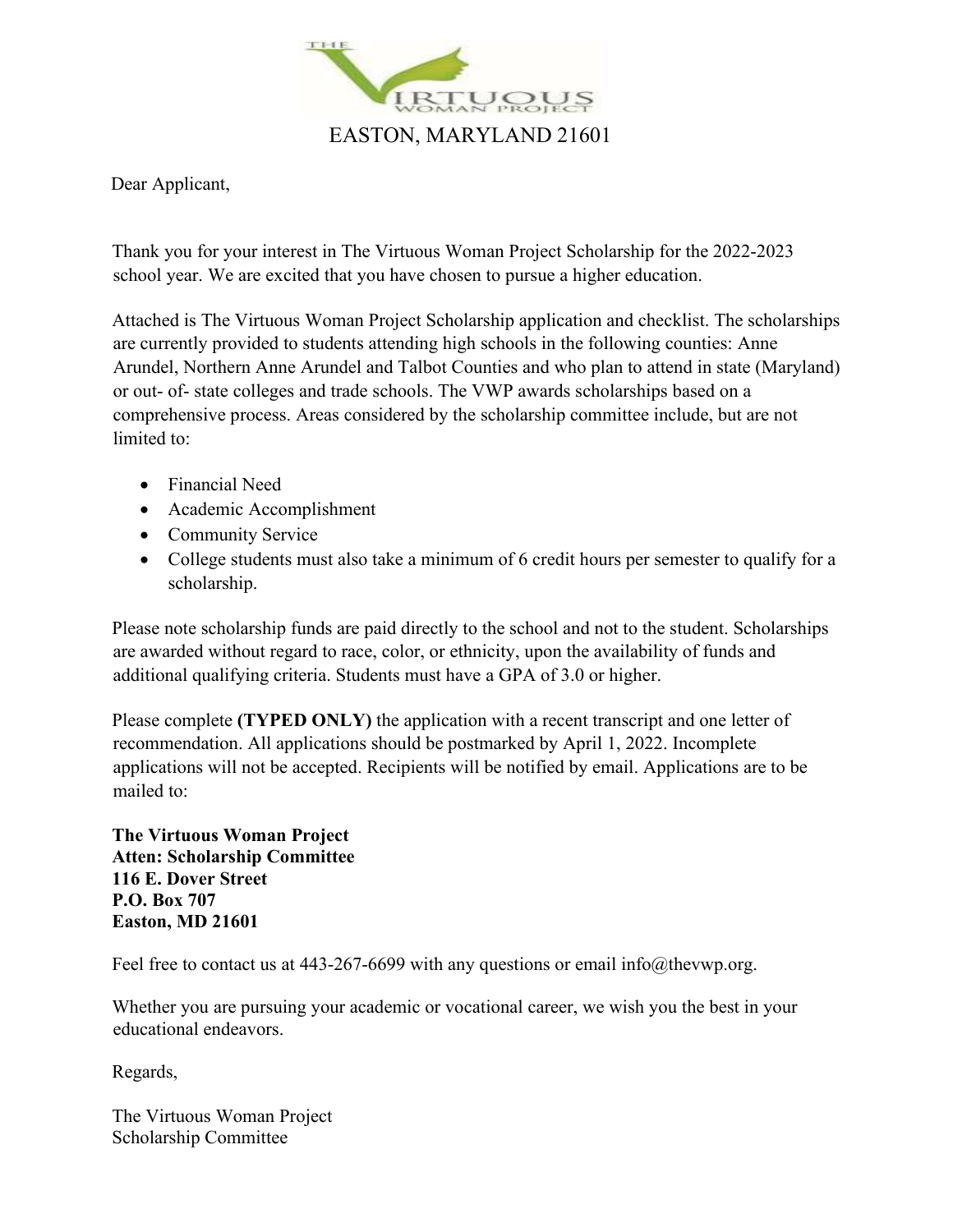

| Name                                                                                                                                                                                                                                                                                                                                                                                                                                                        |                                                                     |        |
|-------------------------------------------------------------------------------------------------------------------------------------------------------------------------------------------------------------------------------------------------------------------------------------------------------------------------------------------------------------------------------------------------------------------------------------------------------------|---------------------------------------------------------------------|--------|
| (Last)                                                                                                                                                                                                                                                                                                                                                                                                                                                      | (First)                                                             | (M.I.) |
|                                                                                                                                                                                                                                                                                                                                                                                                                                                             |                                                                     |        |
|                                                                                                                                                                                                                                                                                                                                                                                                                                                             |                                                                     |        |
|                                                                                                                                                                                                                                                                                                                                                                                                                                                             | E-Mail Address <b>E-Mail Address</b>                                |        |
|                                                                                                                                                                                                                                                                                                                                                                                                                                                             | High School Attending<br><u>Lightary</u>                            |        |
| $\begin{array}{c c c c c} \hline \rule{0pt}{2ex} \rule{0pt}{2ex} \rule{0pt}{2ex} \rule{0pt}{2ex} \rule{0pt}{2ex} \rule{0pt}{2ex} \rule{0pt}{2ex} \rule{0pt}{2ex} \rule{0pt}{2ex} \rule{0pt}{2ex} \rule{0pt}{2ex} \rule{0pt}{2ex} \rule{0pt}{2ex} \rule{0pt}{2ex} \rule{0pt}{2ex} \rule{0pt}{2ex} \rule{0pt}{2ex} \rule{0pt}{2ex} \rule{0pt}{2ex} \rule{0pt}{2ex} \rule{0pt}{2ex} \rule{0pt}{2ex} \rule{0$<br>$\frac{3}{2}$<br>Where Have You Been Accepted? | List college/trade school choices applied to in order of preference |        |
| Full Time $\square$ Part Time $\square$                                                                                                                                                                                                                                                                                                                                                                                                                     | (If Applicable)                                                     |        |
|                                                                                                                                                                                                                                                                                                                                                                                                                                                             |                                                                     |        |
| Are you in a graduate program? Yes $\square$ No $\square$                                                                                                                                                                                                                                                                                                                                                                                                   |                                                                     |        |
| Current Employer:                                                                                                                                                                                                                                                                                                                                                                                                                                           | (If Applicable)                                                     |        |
| Do you live with your parents? Yes $\square$ No $\square$                                                                                                                                                                                                                                                                                                                                                                                                   |                                                                     |        |
| Number of siblings                                                                                                                                                                                                                                                                                                                                                                                                                                          |                                                                     |        |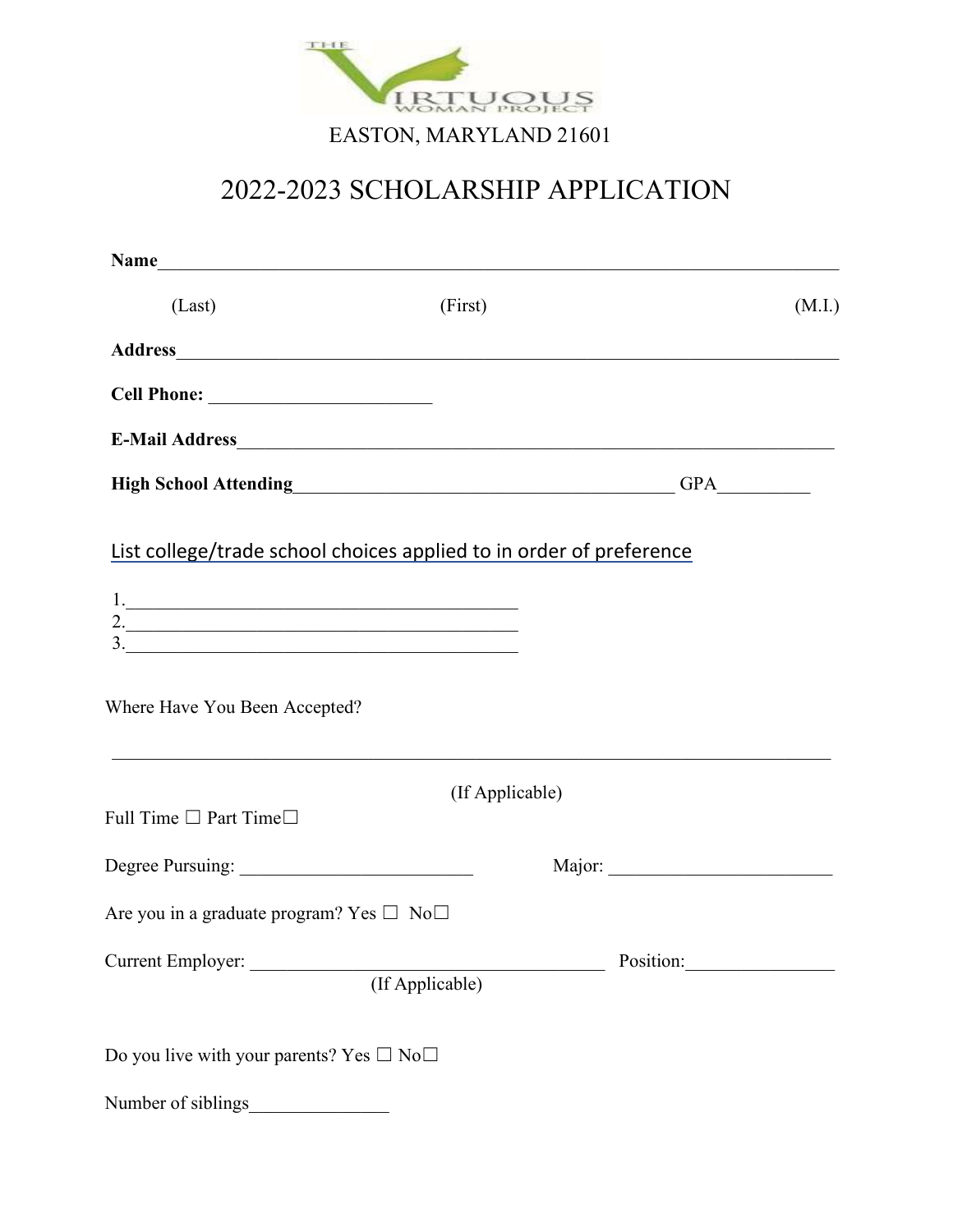

(Cont'd)

Approximately, how much does your family plan on contributing towards your higher education?

Gross Family Income For 2021\_\_\_\_\_\_\_\_\_\_\_\_\_\_\_\_\_\_

 $\overline{\mathcal{L}}$  , and the set of the set of the set of the set of the set of the set of the set of the set of the set of the set of the set of the set of the set of the set of the set of the set of the set of the set of the s

List ALL loans, grants, and other financial aid you have been awarded for the present school year and/or expect to be awarded for the upcoming year:

\_\_\_\_\_\_\_\_\_\_\_\_\_\_\_\_\_\_\_\_\_\_\_\_\_\_\_\_\_\_\_\_\_\_\_\_\_\_\_\_\_\_\_\_\_\_\_\_\_\_\_\_\_\_\_\_\_\_\_\_\_\_\_\_\_\_\_\_\_\_\_\_\_\_\_\_\_ \_\_\_\_\_\_\_\_\_\_\_\_\_\_\_\_\_\_\_\_\_\_\_\_\_\_\_\_\_\_\_\_\_\_\_\_\_\_\_\_\_\_\_\_\_\_\_\_\_\_\_\_\_\_\_\_\_\_\_\_\_\_\_\_\_\_\_\_\_\_\_\_ \_\_\_\_\_\_\_\_\_\_\_\_\_\_\_\_\_\_\_\_\_\_\_\_\_\_\_\_\_\_\_\_\_\_\_\_\_\_\_\_\_\_\_\_\_\_\_\_\_\_\_\_\_\_\_\_\_\_\_\_\_\_\_\_\_\_\_\_\_\_\_\_ \_\_\_\_\_\_\_\_\_\_\_\_\_\_\_\_\_\_\_\_\_\_\_\_\_\_\_\_\_\_\_\_\_\_\_\_\_\_\_\_\_\_\_\_\_\_\_\_\_\_\_\_\_\_\_\_\_\_\_\_\_\_\_\_\_\_\_\_\_\_\_\_ \_\_\_\_\_\_\_\_\_\_\_\_\_\_\_\_\_\_\_\_\_\_\_\_\_\_\_\_\_\_\_\_\_\_\_\_\_\_\_\_\_\_\_\_\_\_\_\_\_\_\_\_\_\_\_\_\_\_\_\_\_\_\_\_\_\_\_\_\_\_\_\_ \_\_\_\_\_\_\_\_\_\_\_\_\_\_\_\_\_\_\_\_\_\_\_\_\_\_\_\_\_\_\_\_\_\_\_\_\_\_\_\_\_\_\_\_\_\_\_\_\_\_\_\_\_\_\_\_\_\_\_\_\_\_\_\_\_\_\_\_\_\_\_\_  $\mathcal{L}_\text{max}$  and  $\mathcal{L}_\text{max}$  and  $\mathcal{L}_\text{max}$  and  $\mathcal{L}_\text{max}$  and  $\mathcal{L}_\text{max}$  and  $\mathcal{L}_\text{max}$  $\_$  , and the set of the set of the set of the set of the set of the set of the set of the set of the set of the set of the set of the set of the set of the set of the set of the set of the set of the set of the set of th

To assist in the decision-making process, please give a brief description of previous or current extracurricular activities such as social clubs or sports while attending high school. Also include awards received, major accomplishments, your participation in volunteer work to include working in your church noting your specific responsibilities. Recommendations should be on company letterhead when applicable.

\_\_\_\_\_\_\_\_\_\_\_\_\_\_\_\_\_\_\_\_\_\_\_\_\_\_\_\_\_\_\_\_\_\_\_\_\_\_\_\_\_\_\_\_\_\_\_\_\_\_\_\_\_\_\_\_\_\_\_\_\_\_\_\_\_\_\_\_\_\_\_\_\_\_\_\_\_\_

 $\mathcal{L}_\mathcal{L} = \mathcal{L}_\mathcal{L} = \mathcal{L}_\mathcal{L} = \mathcal{L}_\mathcal{L} = \mathcal{L}_\mathcal{L} = \mathcal{L}_\mathcal{L} = \mathcal{L}_\mathcal{L} = \mathcal{L}_\mathcal{L} = \mathcal{L}_\mathcal{L} = \mathcal{L}_\mathcal{L} = \mathcal{L}_\mathcal{L} = \mathcal{L}_\mathcal{L} = \mathcal{L}_\mathcal{L} = \mathcal{L}_\mathcal{L} = \mathcal{L}_\mathcal{L} = \mathcal{L}_\mathcal{L} = \mathcal{L}_\mathcal{L}$ 

\_\_\_\_\_\_\_\_\_\_\_\_\_\_\_\_\_\_\_\_\_\_\_\_\_\_\_\_\_\_\_\_\_\_\_\_\_\_\_\_\_\_\_\_\_\_\_\_\_\_\_\_\_\_\_\_\_\_\_\_\_\_\_\_\_\_\_\_\_\_\_\_\_\_\_\_\_\_

\_\_\_\_\_\_\_\_\_\_\_\_\_\_\_\_\_\_\_\_\_\_\_\_\_\_\_\_\_\_\_\_\_\_\_\_\_\_\_\_\_\_\_\_\_\_\_\_\_\_\_\_\_\_\_\_\_\_\_\_\_\_\_\_\_\_\_\_\_\_\_\_\_\_\_\_\_\_

 $\_$  , and the set of the set of the set of the set of the set of the set of the set of the set of the set of the set of the set of the set of the set of the set of the set of the set of the set of the set of the set of th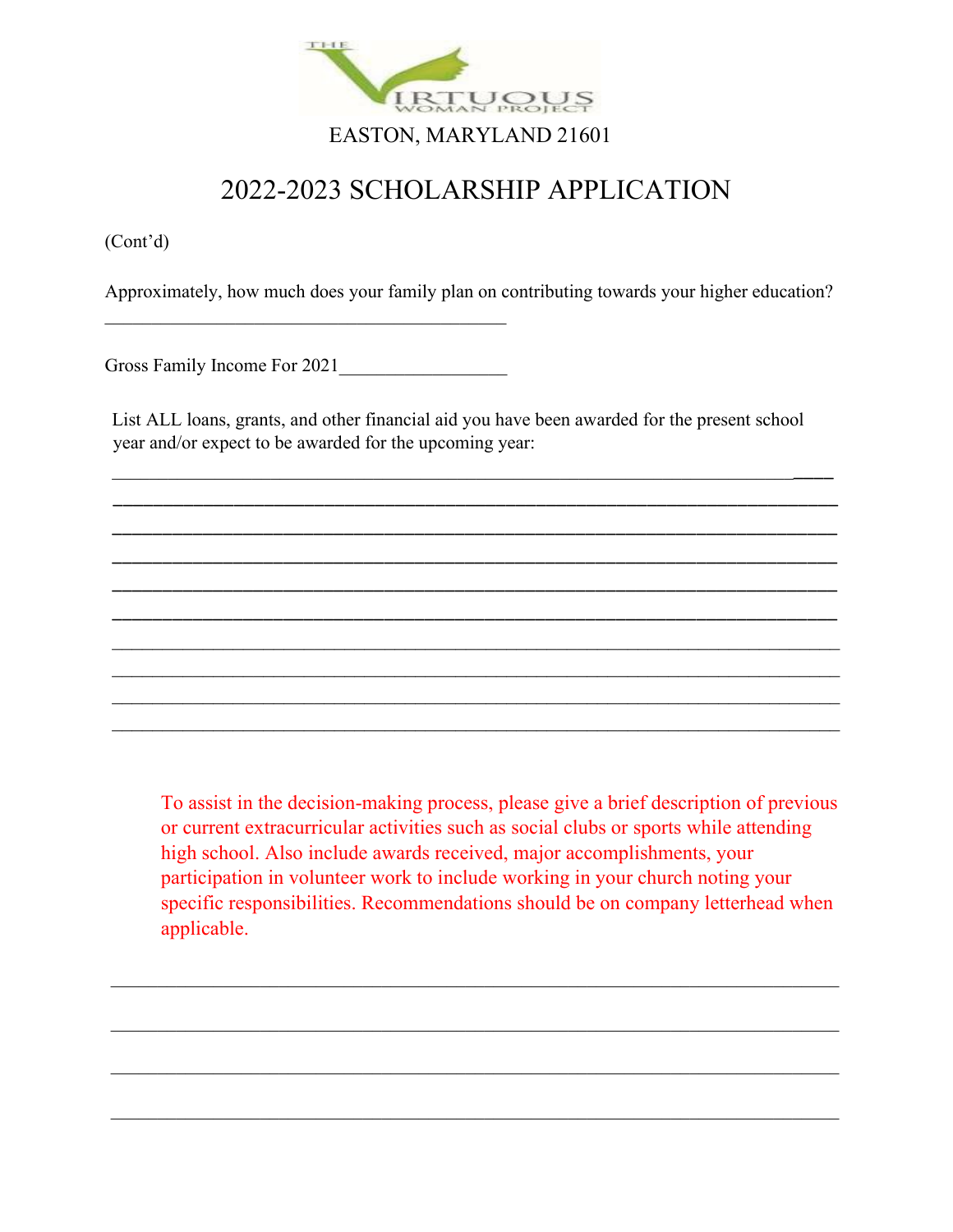

 $(Cont<sup>3</sup>d)$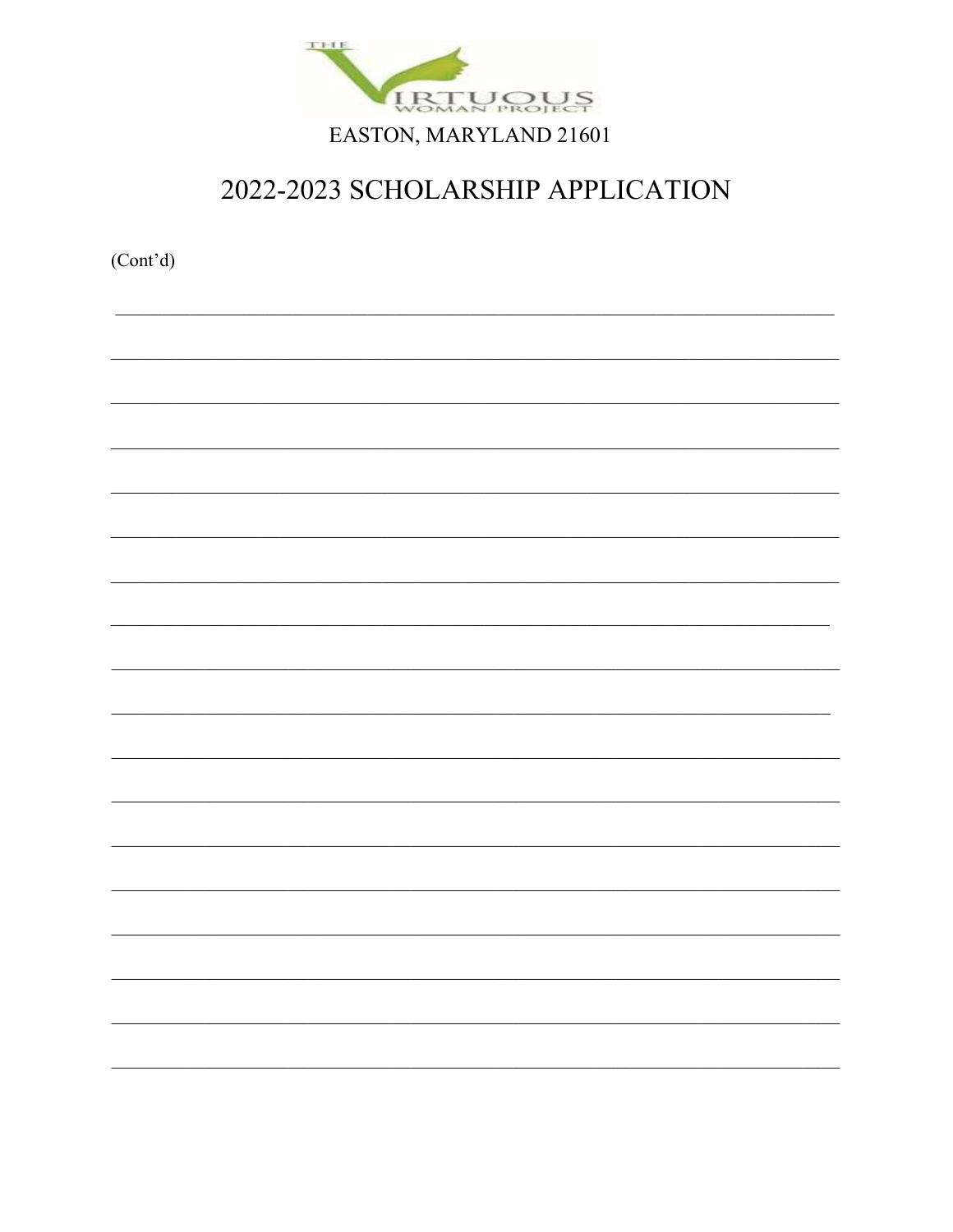

 $(Cont'd)$ 

Please list any special circumstances that The Virtuous Woman Project should be aware of: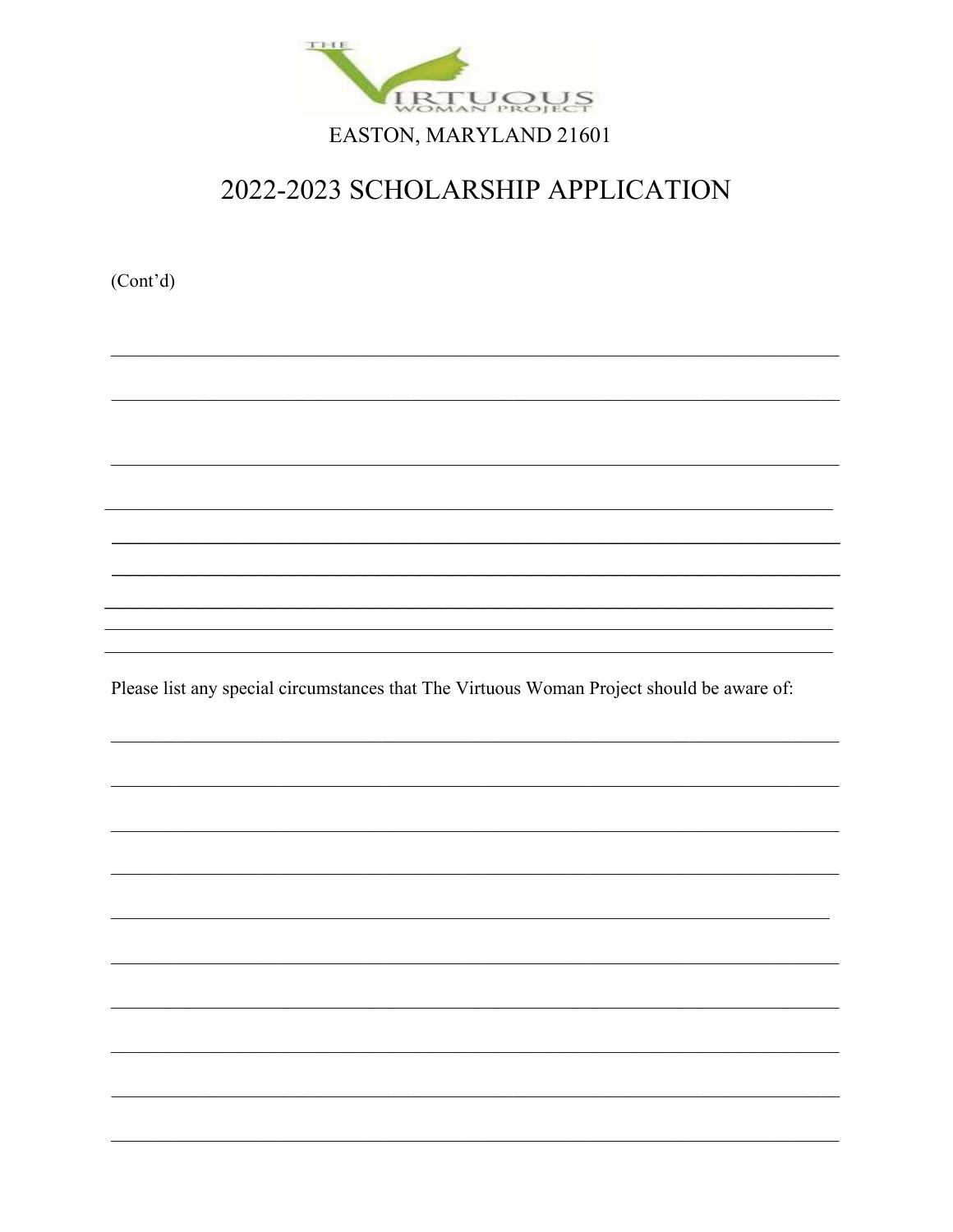

 $(Cont<sup>3</sup>d)$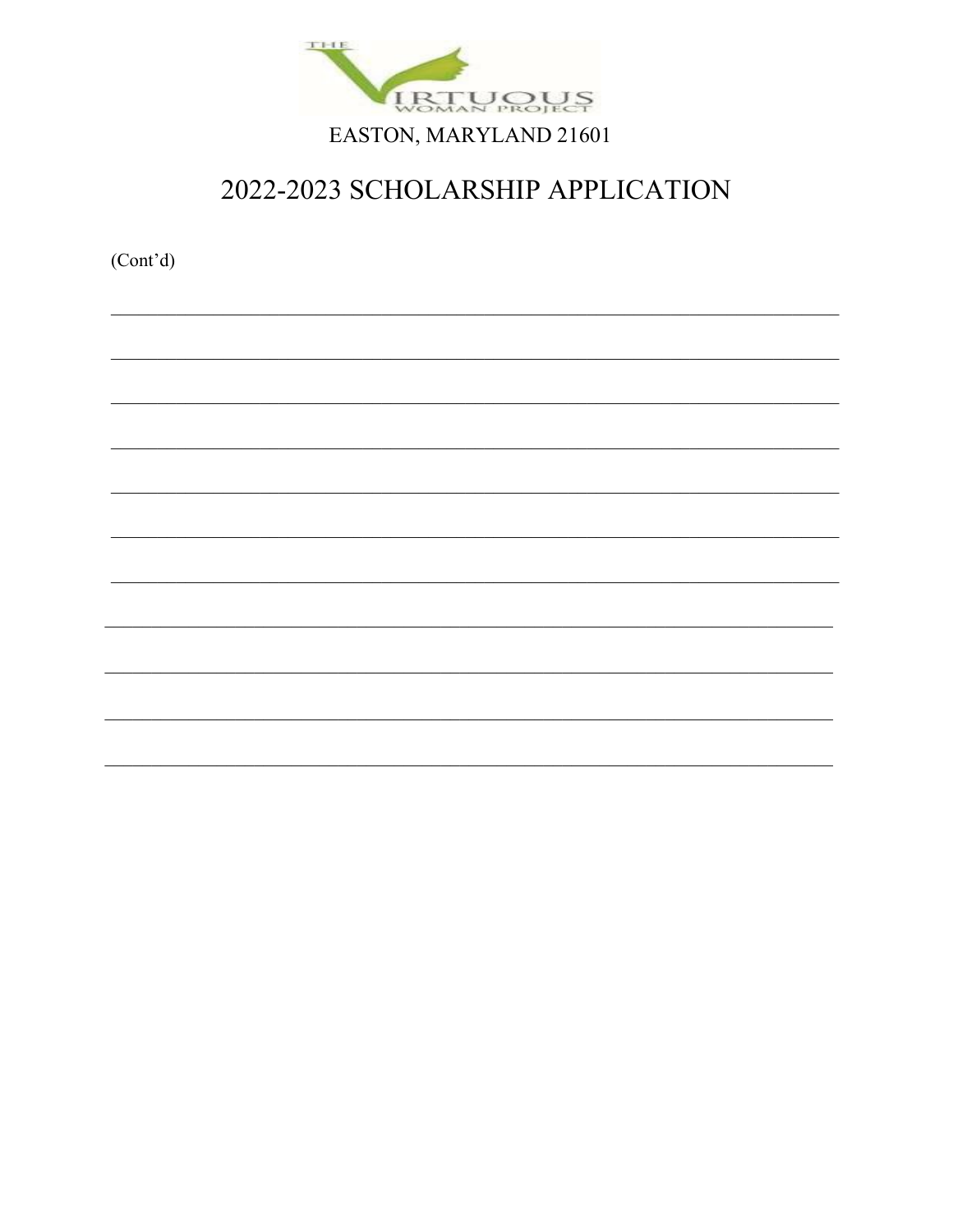

 $(Cont'd)$ 

Please write a paragraph on how receiving this scholarship will allow you to further your career goals and give back to your community.